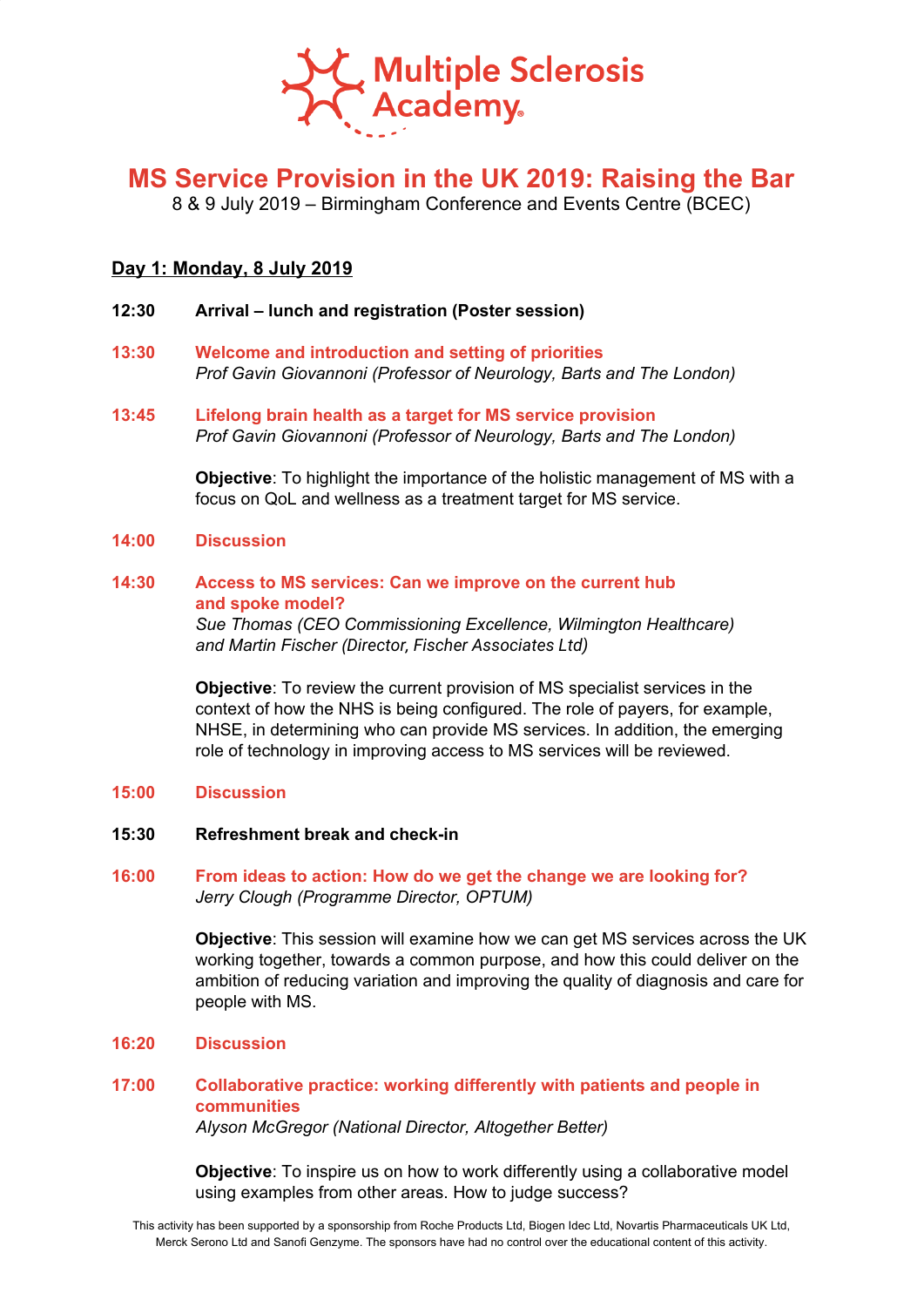

**MS Service Provision in the UK 2019: Raising the Bar**

8 & 9 July 2019 – Birmingham, BCEC

- **17:20 Discussion**
- **18:00 Comfort break and check into bedrooms/change**
- **19:00 Pre-dinner drinks, discussion and poster session continued**
- **19:45 Dinner**
- **20:00 Dinner speech (during starter and main)** *Caroline Wyatt (Broadcaster and MS Patient)*

**Objective**: To give us a personal perspective of what it is like to have MS and how to navigate the NHS to get want you want.

## **Day 2: Tuesday, 9 July 2019**

- **08:00 Registration (poster session)**
- **08:30 Update from day 1** *Prof Gavin Giovannoni (Professor of Neurology, Barts and The London)*

## **08:45 The need for leadership to effect change** *Prof Gabriele De Luca (Consultant Neurologist, Oxford University Hospitals NHS Foundation Trust) and Barbara Hoese (President, Pentecore Coaching, LLC)*

**Objective:** To review the difference between leadership and management and stress why leadership skills are required to effect change. Review a planned leadership training programme for potential change agents. *Apply for MS Academy Leadership Programme*

**10:00 Refreshment break**

## **10:30 Workstream session 1 – delegates to move to chosen groups Choice of A (Data) and B (Patients as partners)**

**Workstream A (Data, Mercian Room):**

Understanding and using available data e.g. HES and Blueteq to drive insight and change

*Dr David Rog (Consultant Neurologist, Salford Royal NHS Foundation Trust) and Hassan Chaudhury (Director, Health iQ) and Joela Mathews (Neuroscience Pharmacist, Barts Health NHS Trust)*

**Objective**: To provide you with an overview of what data is already available to assess your service and how you can use this data to make a case for expanding, reconfiguring or changing your MS service to address the objectives of this initiative.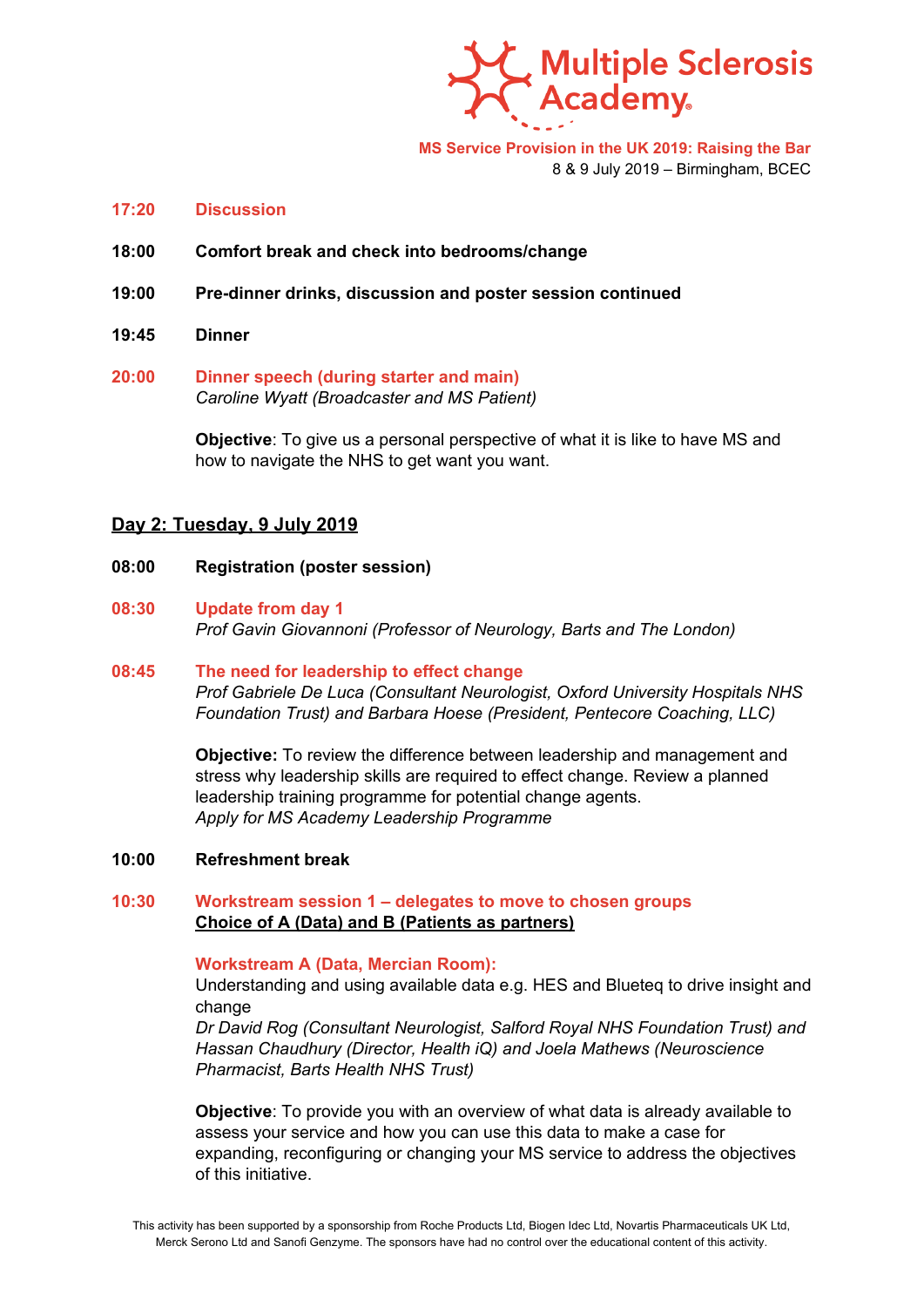

**MS Service Provision in the UK 2019: Raising the Bar** 8 & 9 July 2019 – Birmingham, BCEC

**Workstream B (Patients as partners, ground floor):** *Rob Sloan (Service Designer, Shift.ms)*

**Objective**: The vision here is for every MS centre in the UK to run an expert patient course designed for pwMS. We envisage the course to cover issues such as: (1) navigating the NHS when you have MS, (2) understanding your MS service, (3) self-monitoring, (4) self-management and (5) other initiatives for pwMS to help with the development and running of their MS services.

#### **12:15 Networking lunch – poster session**

## **13:00 Workstreams session 2 – delegates to move to chosen groups Choice of C (Audit), D (Social Determinants of Health) and E (Wellness and Lifestyle)**

#### **Workstream C (Audit, Mercian Room):**

What to measure, how to measure it and how to present the data in a useful way?

*Prof Jeremy Hobart (Professor of Clinical Neurology and Health Measurement, Plymouth University Peninsula Schools of Medicine and Dentistry), Sue Thomas (CEO Commissioning Excellence, Wilmington Healthcare) and Rachel Morrison (MS Specialist Nurse, NHS Western Isles)*

**Objective**: This workstream will focus on implementing a pragmatic data collection protocol as part of a national rolling audit and quality improvement programme.

#### **Workstream D (Social determinants of health, ground floor)**:

How can we as HCPs address social determinants of health? *Dr Helen Ford (Consultant Neurologist, Leeds) and Prof Gavin Giovannoni (Professor of Neurology, Barts and The London)*

**Objective**: To review how the social determinants of health affect disease, and MS, outcomes. To discuss social capital and how social prescribing may be useful for improving the QoL of people with MS.

#### **Workstream E (Wellness and lifestyle, ground floor):**

How to incorporate wellness and lifestyle interventions into clinical practice? *Dr Agne Straukiene (Consultant Neurologist, Torbay and South Devon NHS Foundation Trust)*

**Objective**: To review the evidence that wellness and lifestyle interventions improved MS outcomes and define measurable outcomes in this area.

#### **14:30 Regroup in the main meeting room**

**Objective**: Chair presentations and discussions 6x6 mins each (60 mins)

#### **15:30 Refreshment break**

This activity has been supported by a sponsorship from Roche Products Ltd, Biogen Idec Ltd, Novartis Pharmaceuticals UK Ltd, Merck Serono Ltd and Sanofi Genzyme. The sponsors have had no control over the educational content of this activity.